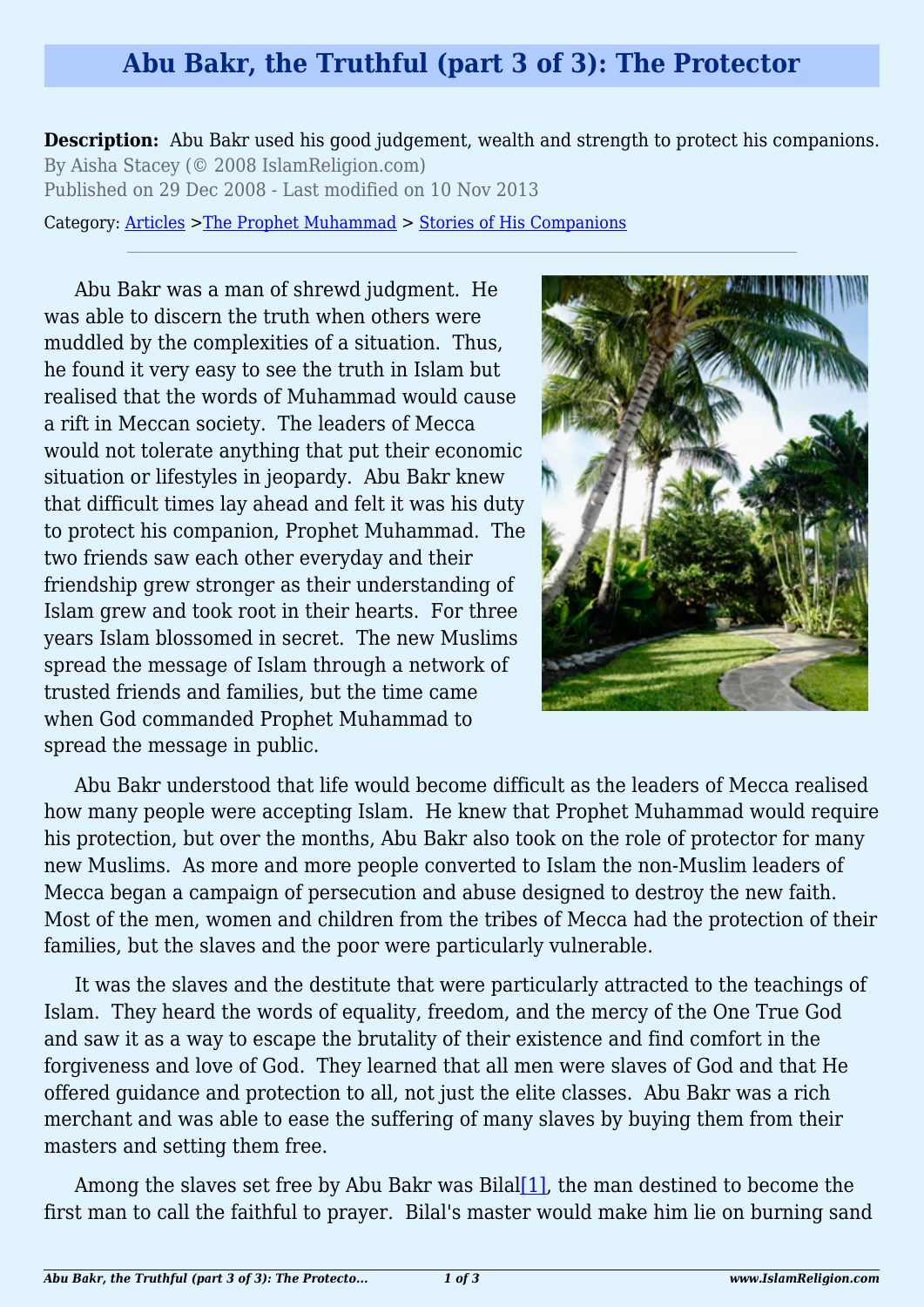and have large slabs of rock placed on his chest, but he refused to give up his new faith. When Abu Bakr heard of Bilal's condition, he raced to free him. In all, Abu Bakr freed eight slaves, four men and four women. Although the buying and freeing slaves was not unknown in Meccan society, it was usually done for far less altruistic reasons. Once a slave was freed, he was honour bound to offer his protection to the one who freed him, and for this reasons the rich Meccans would free slaves that were physically fit and strong. Abu Bakr feed slaves for the sake of God, not for himself.

**"Those who spend their wealth for increase in self-purification; And have in their minds no favour from any one For which a reward is expected in return, But only the desire to seek the Countenance, Of their Lord, Most High; And soon they shall attain complete satisfaction." (Quran 92:18-21)**

## **Protecting his Companion**

One day, when Prophet Muhammad was in the Kaaba (House of God) the Meccans surrounded him and started taunting and verbally abusing him, and very quickly it escalated to physical abuse. Someone informed Abu Bakr that his companion was in need of his assistance, so he rushed to the Kaaba and pushed into the middle of the fight, placing himself between Prophet Muhammad and his attackers. He cried out, **"Would you kill a man for saying that Allah is his Lord".**[\[2\]](#page-2-1) The Meccans were momentarily stunned, but within seconds they fell upon Abu Bakr and beat him mercilessly. The beating was so severe that the blood flowed from his head and clotted his hair.

<span id="page-1-0"></span>On another occasion, when the Prophet was praying, one of the Meccan elites threw a piece of cloth around his neck and began to strangle him. Although people could see what was happening nobody was courageous enough to come to Prophet Muhammad's rescue. When Abu Bakr entered the Kaaba and saw his friend's predicament, he rushed over and fought off the attacker.

A story that comes from Ali ibn Abu Talib epitomises Abu Bakr's reputation as a quiet achiever who never put his own needs first and was devoted to Islam and its messenger, Prophet Muhammad. When Ali was the leader of the Muslims, many years after the deaths of both Prophet Muhammad and Abu Bakr, he made a speech in which he enquired of his audience, "Who is the most courageous man in Islam?" The audience responded, "You! Ameer Al Mumineen (leader of the faithful)" Ali had a fierce reputation as a warrior and brave fighter. He looked at the men seated before him and said, "It is true I have never faced an opponent and lost, but I am not the most courageous. That honour belongs to Abu Bakr".

Ali went on to relate that in the Battle of Badr, the first battle the fledging Muslim nation faced, the Muslims refused to let Prophet Muhammad be in the front lines and instead built a shelter for him at the back. The men were asked who would volunteer to guard the Prophet, but none would step forward except Abu Bakr. Prophet Muhammad stayed in the shelter for sometime, praying for the success of his small nation, and Abu Bakr could be seen walking back and forth, his sword unsheathed, ready to repel any